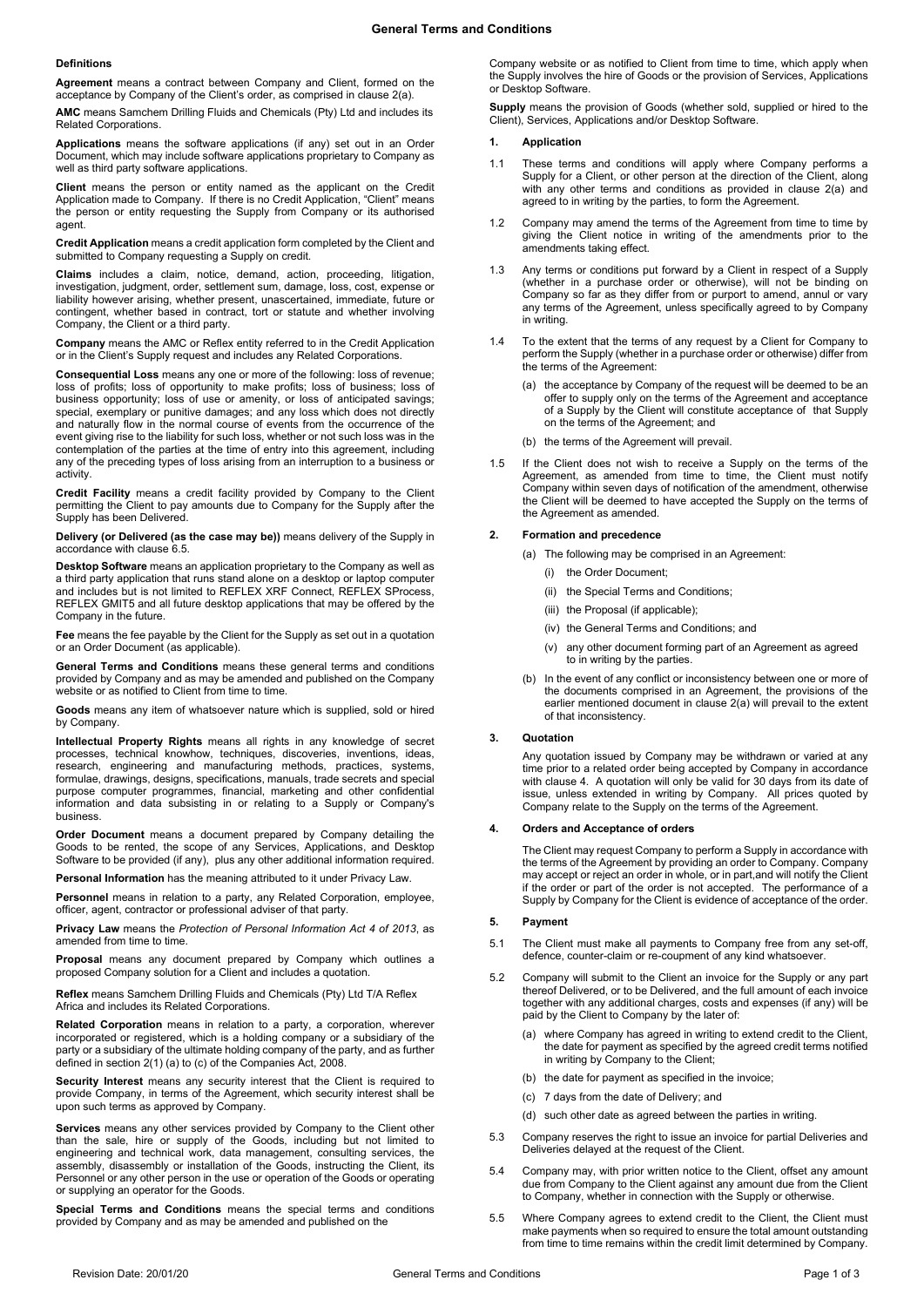# **General Terms and Conditions**

5.6 Company may, with the prior written consent of the Client, increase the Fee every 12 months from the first of July and at such other times agreed between the parties.

# **6. Delivery**

- 6.1 The time within which Company may advise the Client that it will make Delivery of the Supply will be regarded as a best estimate, but will not be guaranteed and may be subject to extension to cover delays caused by or contributed to by weather, industrial action, manufacturers or suppliers, fire or any other cause beyond the control of Company. No responsibility, liability or Claim will be accepted by Company for the consequences of any such delay(s) beyond the Company's reasonable control.
- 6.2 If, as a result of causes beyond Company's reasonable control, Company determines that it will not be able to deliver all or part of the Supply within a reasonable timeframe, either party may terminate the relevant Agreement. Company agrees to indemnify the Client for the direct additional costs incurred as a result of such termination, and otherwise both parties release each other from any Claims in relation to the Agreement and in respect of the termination.
- 6.3 Delivery of the Supply may be effected as a whole, or in separate parts with prior agreement of the parties
- 6.4 If the Client requests Company to delay Delivery of any or all of the Goods, Company may agree to store the Goods, with such storage to be at the Client's expense.
- <span id="page-1-0"></span>6.5 Where applicable, Company will deliver the Goods to the Client in accordance with the Agreement or, if not specified or otherwise agreed by Company in writing, by delivering the Goods ex works (as that term is defined in the Incoterms 2010) or such other location within South Africa as nominated by Company acting reasonably (**Delivery Point**).
- 6.6 If the Delivery Point is Company's premises, the Client must remove the Goods from the Delivery Point within 14 days of the date of Delivery.

### **7. Inspection**

- 7.1 The Client must inspect the Supply as soon as practicable on Delivery.
- <span id="page-1-2"></span>7.2 Subject to clause [8,](#page-1-1) no Claim for shortages or damages or defective Supply may be made against Company unless written notice of such Claim is received by Company within 3 days after Delivery. Upon such notice Company reserves the right to rectify any shortage or damages or defective Supply at its own expense and within reasonable time after notification by the Client.
- 7.3 Subject to clause [8,](#page-1-1) if the Client fails to notify Company in accordance with claus[e 7.2,](#page-1-2) the Client will be deemed to have accepted the Supply.

#### <span id="page-1-1"></span>**8. Warranties and Exclusions**

- 8.1 Subject to any warranties which are implied by law and cannot otherwise be excluded, Company excludes all other warranties, guarantees, terms, conditions or liability in relation to the Supply except as provided by clause 8.2 below.
- 8.2 Company's liability with respect to Claims about the Supply will be limited to any one or more of the following as determined by Company in its absolute discretion:
	- (a) the cost of replacing the Goods or resupplying the Services; or
	- (b) the cost of having the Goods repaired or Services resupplied.
- 8.3 The Client agrees that it has made its own enquiries as to the suitability of the Supply (or any part of the Supply) for the Client's intended use and the Client has not relied upon any statement, representation or information provided by or on behalf of Company in respect of the Supply (including the use of the Supply).
- 8.4 The Client agrees to take all reasonable steps to mitigate any loss or damage it suffers or incurs.

# <span id="page-1-6"></span>**9. Limitation of liability**

- <span id="page-1-4"></span>9.1 Subject to claus[e 9.2,](#page-1-3) Company's total potential liability arising out of or in connection with its performance of its obligations pursuant to the Agreement or in respect of the Supply, including without limitation any negligent acts or omissions, is limited as follows:
	- (a) Neither party shall have liability to the other party for any Consequential Loss; and
	- (b) Company's total aggregate liability for any and all loss or damage, however arising, is capped at the VAT exclusive aggregate price paid by the Client to Company under the Agreement for the specific Supply that gave rise to the loss or damage in question or the amount of ZAR 500,000 whichever is less.
- <span id="page-1-3"></span>9.2 The limitations in claus[e 9.1](#page-1-4) do not apply to the extent that any loss or damage is directly attributable to fraud or wilful misconduct by Company.

### <span id="page-1-7"></span>**10. Release and Indemnity**

<span id="page-1-5"></span>10.1 Except to the extent a Claim or demand is caused by the negligent act or omission of the Company, the Client releases and discharges Company from all Claims and demands on Company and any loss or damage caused to the Client or any other person and indemnifies and holds

Company harmless from and against all liabilities, losses, damages, costs or expenses incurred or suffered by Company and from and against all Claims made against Company, arising in either case as a result of, or which has been contributed to by:

- (a) the Client's breach of any of its obligations under the Agreement;
- (b) the Client's failure to comply with any laws, rules, standards, or regulations applicable to the Agreement or the Supply;
- (c) the Client's failure to keep any Goods which are the property of Company safe and secure;
- (d) any use of the Goods contrary to any instructions or warnings given by Company or the manufacturer of the Goods;
- (e) any other negligence or any breach of duty by the Client;
- (f) any compliance or adherence by Company with any instruction by the Client; or
- (g) any reliance by Company on any representation by the Client.
- 10.2 The parties agree and acknowledge that, for the purposes of claus[e 10.1,](#page-1-5)  a reference to the Client includes the Client's agents, employees, directors, representatives and contractors and any person or party who uses the Supply or claims an interest in the Goods as a result of a transaction with, or otherwise with the permission of, the Client.

# <span id="page-1-8"></span>**11. Default by the Client**

- 11.1 In the event the Client:
	- (a) breaches or is alleged to have breached the Agreement and fails to rectify such breach when requested by the Company;
	- threatens or is likely to become subject to any insolvency, liquidation, administration or bankruptcy;
	- (c) has made any false, inaccurate or misleading statements having a material effect in relation to the making of the Agreement or any related or collateral document; or
	- (d) in Company's opinion, acting reasonably, has a material adverse change in their financial condition;

Company may, without prejudice to any other rights:

- (e) refuse to perform a Supply except where payment in full has been received by Company prior to a Supply; and
- (f) retain (where applicable) all moneys paid on account of any Supply.
- 11.2 If the Client defaults in paying any invoiced amount or any amount otherwise due and owing from the Client to Company, and fails to rectify such default within seven (7) days of a written request from the Company to do so:
	- (a) the Client must pay interest on the highest debt balance of each calendar month on monies owing by the Client to Company calculated daily from the date the amount became payable to the date of payment at a rate per annum which is the sum of 3% and the rate advised by the Company's bank as the rate charged by the Company's bank on overdrafts in excess of ZAR1,000,000, or interest costs awarded by the courts if applicable, whichever is the greater; and
	- (b) any unpaid amount together with interest and any other expenses becomes a debt due by the Client to Company and the Client must pay Company's reasonable costs of any enforcement action, including, but not limited to, any legal costs.

### <span id="page-1-9"></span>**12. Survival**

- (a) All obligations of the parties under an Agreement will survive the expiration or termination of the Agreement to the extent required for full observance and performance.
- The following clauses survive termination of the Agreement: clause [9](#page-1-6) (Limitation of Liability); clause [10](#page-1-7) (Release and Indemnity); clause [11](#page-1-8) (Default by the Client); clause 16 (Intellectual Property) and this claus[e 12.](#page-1-9)

### **13. Governing Law**

The Agreement will be governed and determined in accordance with the laws of the Republic of South Africa and the parties submit to the nonexclusive jurisdiction of the High Court of South Africa. The operation of the United Nations Convention on Contracts for the International Sale of Goods is hereby excluded.

# **14. Taxes**

- (a) Unless otherwise agreed by Company in writing, all amounts payable in relation to the Agreement are expressed to be exclusive of VAT. If VAT is payable on a taxable supply as defined in the Value Added Tax Act 89 of 1991 as amended, then the amount payable by the Client for that taxable supply will be the amount expressed plus VAT.
- (b) Client must pay all taxes which may be payable or determinable in connection with the execution, delivery, performance of the Agreement or any payment or receipt contemplated by it.